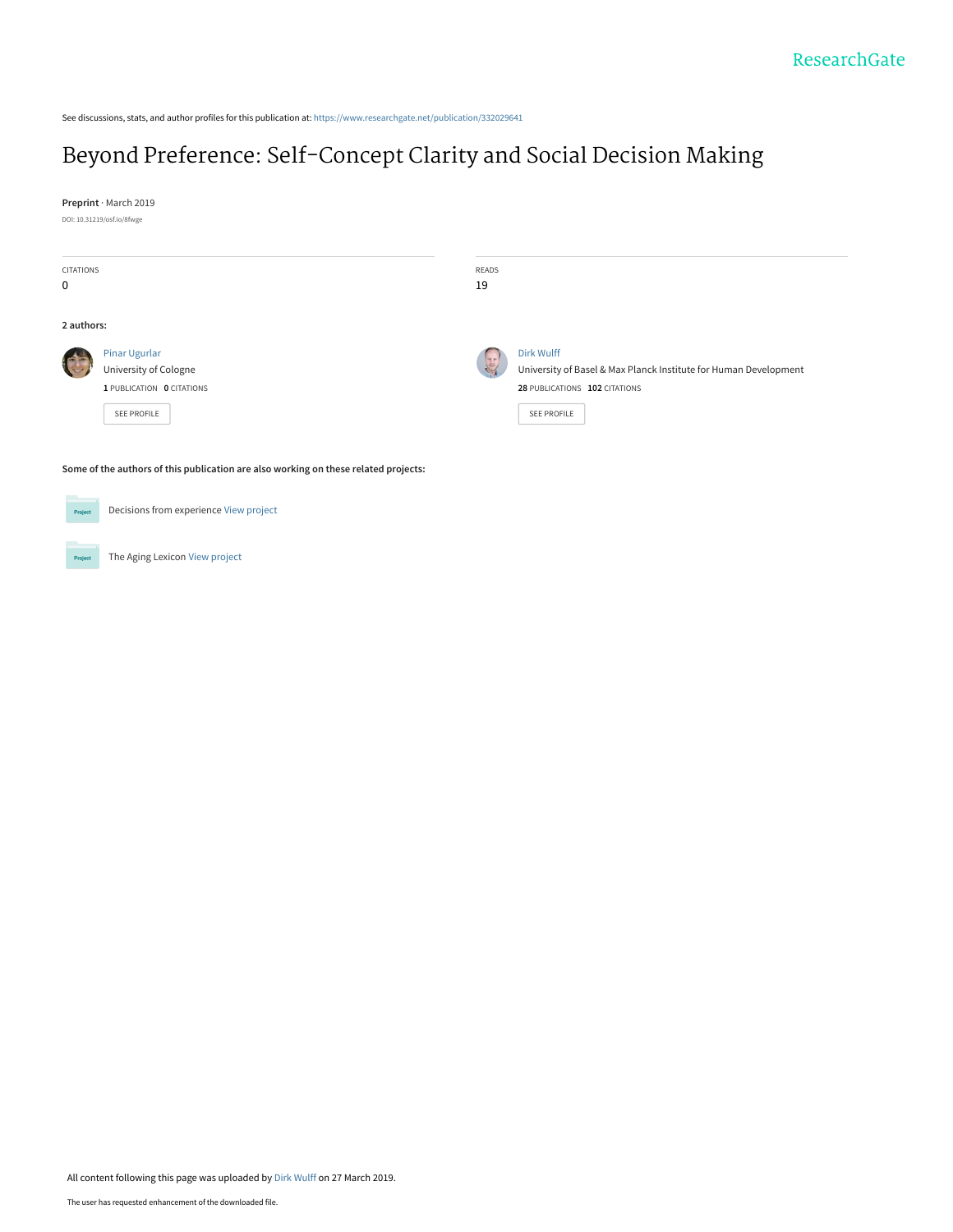Beyond Preference: Self-Concept Clarity and Social Decision Making

Pinar Ugurlar<br/> $^1$  & Dirk Wulff $^{2,3}$ <sup>1</sup>Social Cognition Center Cologne, University of Cologne, Germany <sup>2</sup> University of Basel, Switzerland <sup>3</sup> Max Planck Institute for Human Development, Berlin, Germany

Corresponding Author: Pinar Ugurlar Social Cognition Center Cologne Richard-Strauss-St. 2 50931 Köln Germany E-mail: pinar.ugurlar@uni-koeln.de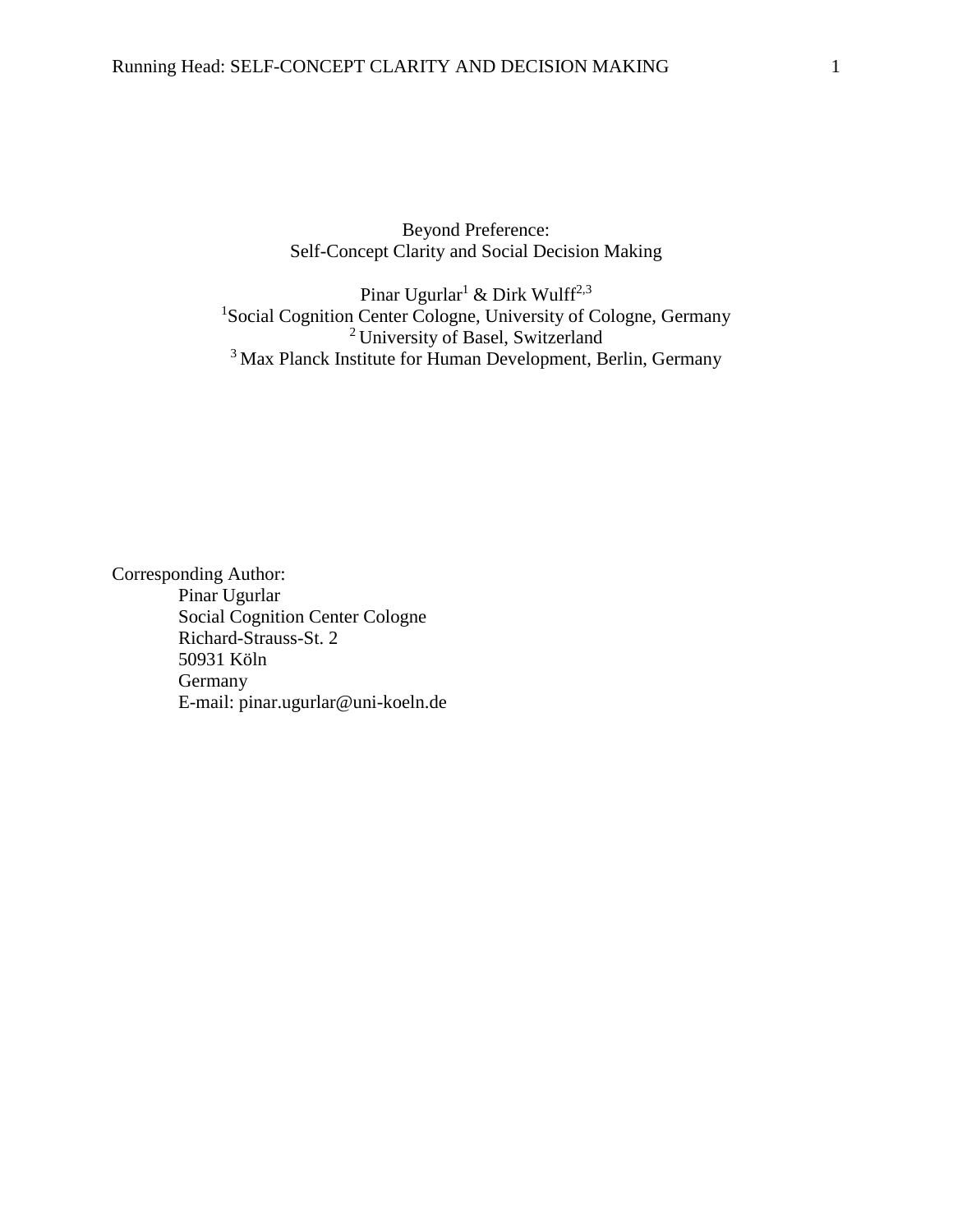#### **Abstract**

We investigate a novel link between self-concept and social decision making. Motivated by theories of evolutionary psychology and memory representation, we posit that self-concept clarity, a concept combining the organization and accessibility of self-related memory representations, can promote better decision making in situations involving other persons. In two pre-registered, correlational studies (total  $N = 702$ ), we assessed the relationship between selfconcept clarity and decision performance and observed substantial, positive relationships. Crucially, these relationships could not be accounted for by measures of processing speed or social preferences suggesting a direct link between self-concept clarity and decision performance in a social context. We conclude by discussing how this novel finding may share a common pathway with other, established links between the organization of mental representations and cognitive performance.

**Keywords:** social decision making, self-concept clarity, memory representations, evolutionary psychology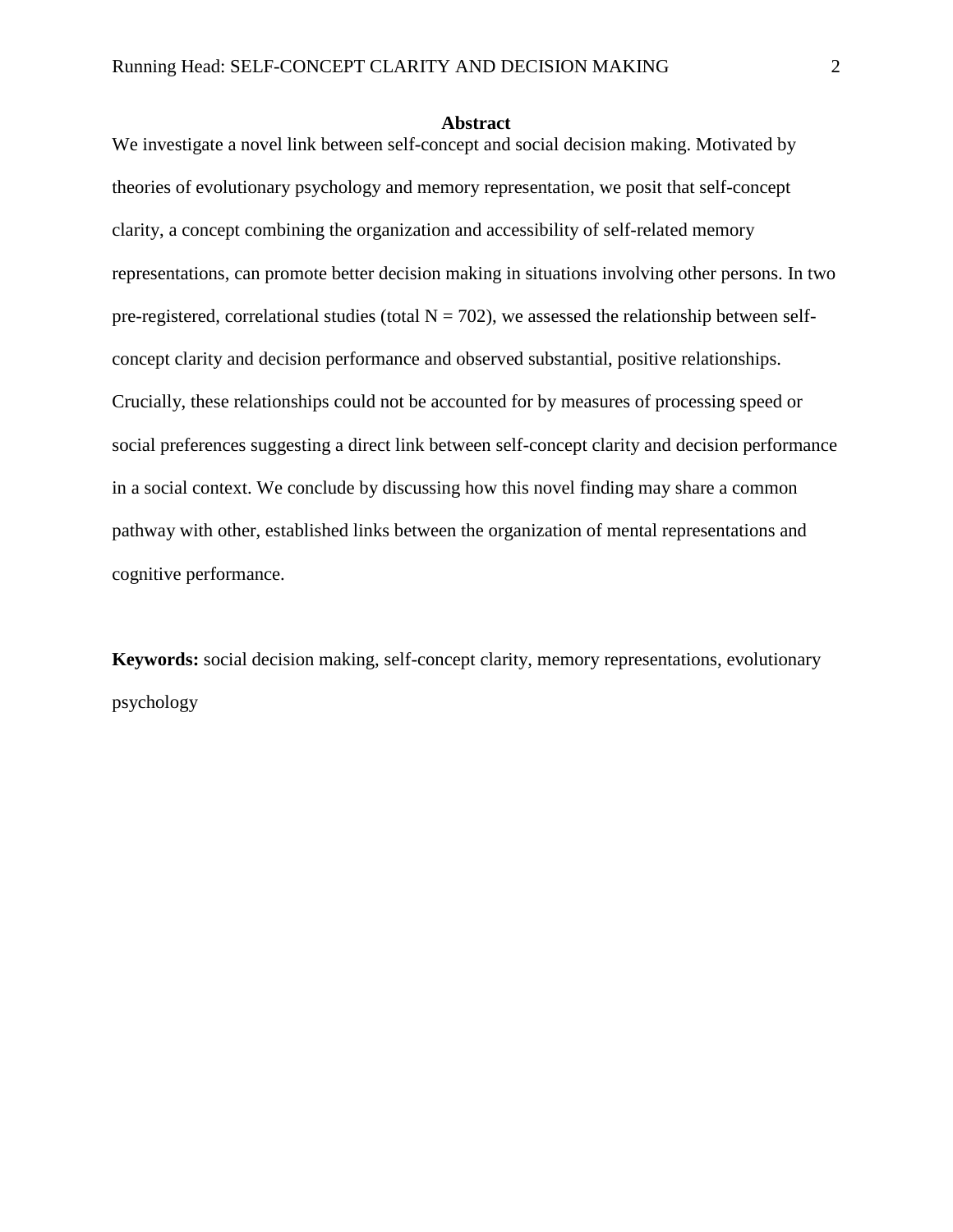## Beyond Preferences: Self-Concept Clarity and Social Decision Making

# *And he who knows not the things which belong to himself, will in like manner be ignorant of the things which belong to others*

### Socrates, in Plato, Alcibiades I, 350BC

In the well-known dialogue featuring the Athenian Alcibiades in conversation with Socrates, Socrates gives advice to Alcibiades about how to become a good governor. He recommends Alcibiades to follow the Delphian maxim of *gnōthi seautoun*, to *know thyself*. As expressed in the above quote, he argues that a successful statesman must understand one's own knowledge and desires to be able to understand those of others and, in turn, to understand the affairs of the state and to be able to make wise decisions. According to Socrates, our ability to introspect our self-representation is linked, at least indirectly, to our ability to make good decisions in social context. Correspondingly, evolutionary psychologists have suggested that symbolic self-representations may have developed out of a rising pressure to negotiate complex cooperative or adversarial relationships (Focquaert & Platek, 2007; Sedikides & Skowronski, 1997). However, our understanding of the relationship between the symbolic self and successful decision making in social contexts is incomplete: Research has linked the symbolic self to differences in decision satisfaction (Mittal, 2015; Schlegel et al., 2013), decision strategies (Setterlund & Niedenthal, 1993), or responsiveness to feedback (Guadagno & Burger, 2007), but investigations yet have to examine potential links between the symbolic self and the quality of our decisions for ourselves and others.

To fill this gap, we ran two pre-registered studies examining the link between selfconcept clarity and performance in a self- and other-relevant decision making task. Self-concept clarity (SCC) is defined as the "extent to which the contents of an individual's self-concept (e.g.,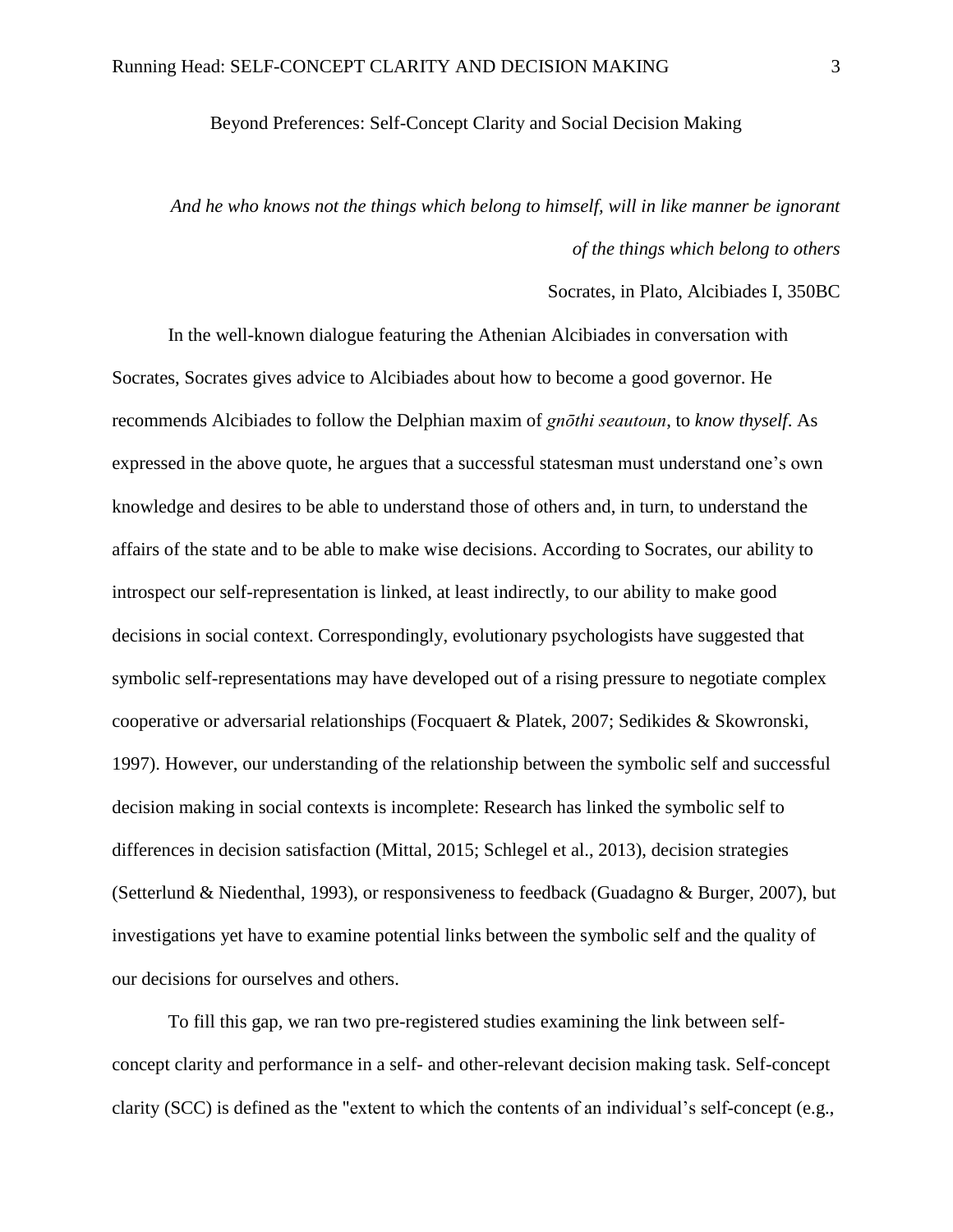perceived personal attributes) are clearly and confidently defined, internally consistent, and temporally stable" (Campbell et al., 1996, p. 141) as revealed in actions or self-report. SCC is, thus, concerned with the organization of the self-concept and the ability to access it, but not the content of the self-concept or the evaluations regarding it (Campbell, 1990). Study 1 tested the association between the accuracy of self- and other-relevant decision making and three SCC measures: the SCC scale (Campbell et al., 1996), consistency in the me-not-me game (Campbell, 1990), and response times in a Big5-questionnaire. Self- and other-relevant decision making was assessed using a two-person economic game. Study 2 replicated the findings of Study 1 for incentivized decisions and tested whether they are robust to the inclusion of processing speed measured using a verbal fluency task (Shao, Jansel, Visser, & Meyer, 2014) and social preferences measured using social value orientation (Murphy, Ackermann, & Handgraaf, 2011). Following Socrates' thesis, we predicted that individuals with high SCC will make better decisions for both themselves and others, even when controlling for processing speed and social preferences<sup>1</sup>.

## **Method**

## *Participants*

 $\overline{a}$ 

The sample of each study consisted of 351 participants collected through the Amazon Mechanical Turk. This sample size enabled the detection of small effects (*r* = .15) with at least 80% power. The sample of Study 1 and Study 2 had a mean age of 35.74 (*SD* = 10.66) and 37.42  $(SD = 19.60)$  and was 44.7% (women = 157, men = 192, other = 2) and 47.2% female (women = 166, men = 183, other =2), respectively. Participants of both studies received an Amazon payment of \$2.00. In Study 2, a bonus payoff up to \$0.60 could be earned based on the

<sup>&</sup>lt;sup>1</sup> Hypotheses concerning social preferences were not part of the pre-registrations.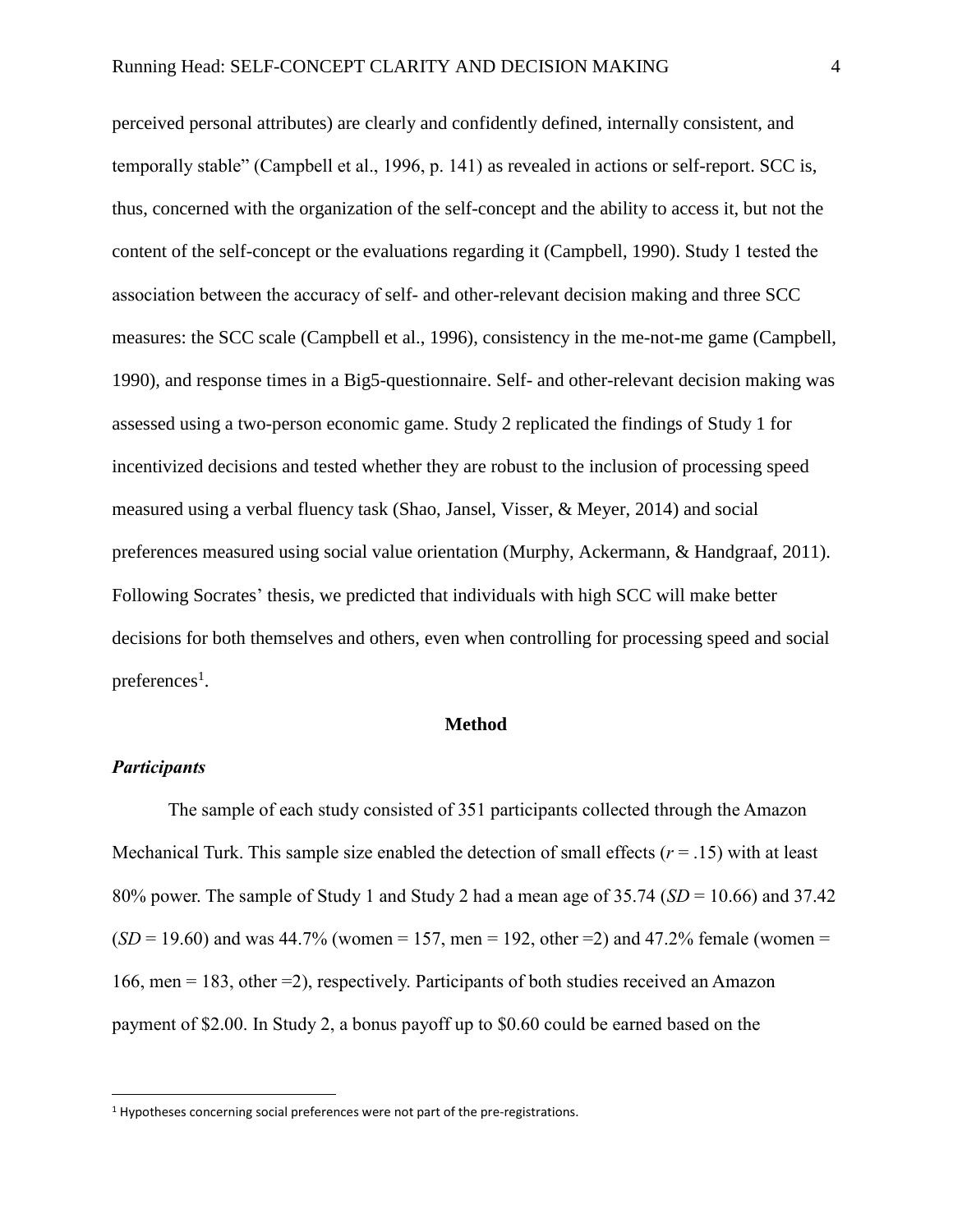participants' decisions.

# *Procedure*

In both studies, participants first completed the self-relevant decision making task. In Study 1, participants then completed in counterbalanced order three SCC measures, the SCC scale (Campbell et al., 1996), the me-not me game (Campbell, 1990), and the response time in a Big5-questionnaire. In Study 2, they completed in counterbalanced order two SCC measures, the SCC scale (Campbell et al., 1996) and the me-not-me game (Campbell, 1990), followed by a verbal fluency task (Shao et al., 2014) and the social value orientation scale (Murphy et al., 2011), to measure processing speed and social preferences, respectively. Finally, participants of both studies responded to a series of demographic questions and an open question about further comments on the study. At the end, we provided them with a completion code that would enable them to receive their compensation.

## *Tasks*

*Me/Other Game.* We adapted The Me/Other Game (Ugurlar, Sumer, & Posten, 2019) which consists of resource allocation decisions involving oneself and a hypothetical other person. In this task, participants were first asked to enter the initials of a person they consider close to themselves to serve as the hypothetical other person. In each trial, participants then were presented with six resource allocation options, each offering one payoff for themselves and one for the close other (e.g., option 1 offers a payoff of \$30 to the participant and a payoff of \$50 to the other person, option 2 offers \$60 to the participant and \$50 to the other person, etc.). The task of the participant was to identify within five seconds the option that satisfies one of the two predefined decision rules provided to the participant: (a) the self-interested rule, or (b) the altruistic rule. The self-interested rule asked participants to identify the option that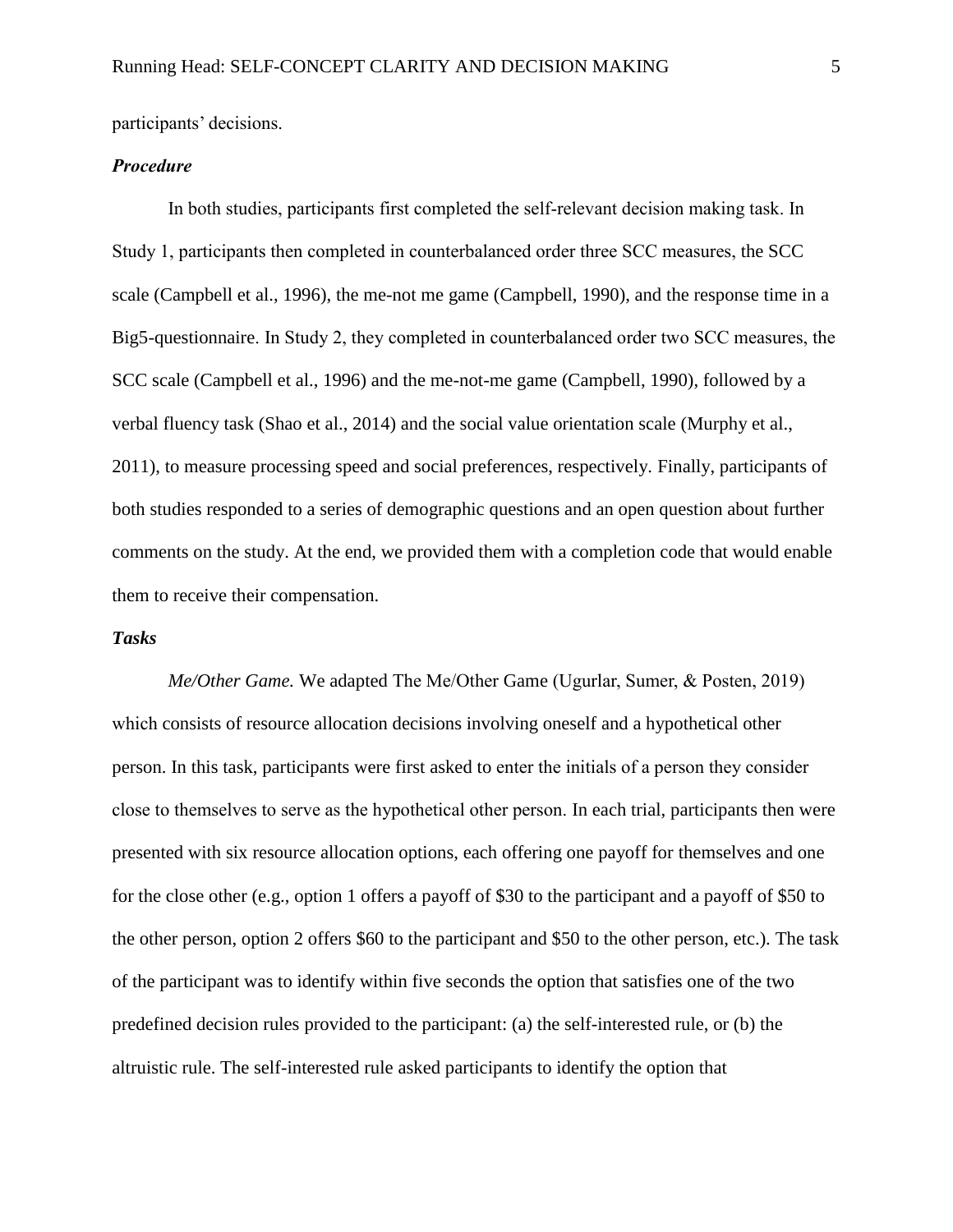simultaneously maximizes their payoff and minimizes the other person's payoff. The altruistic rule asked participants to identify the option that simultaneously minimizes their payoff and maximizes the other person's payoff. Participants completed 30 trials for each decision rule, where each trial contained one option that unequivocally satisfied the respective rule. Prior to entering the task, participants completed two practice trials. We computed the total number of accurately solved trials as the measure of performance in this task. Both studies relied on the same task except that, in Study 2, we introduced a bonus payment of \$0.01 for each correct answer.

*Me-Not Me Task (MNMT).* Following the procedure of Campbell (1990), participants evaluated a set of 50 adjectives composed of bipolar pairs (e.g., kind-cruel or tense-relaxed, see Supplemental Material). Presented with one adjective at a time, participants were instructed to judge whether the adjective was self-descriptive or not by pressing the "Me" or "Not Me" buttons one the screen, respectively. From these judgments, SCC was computed as the consistency across bipolar pairs. Consistency was high, when participants made opposite responses for a given pair, e.g., responded "Me" to tense and "Not Me" to relaxed or vice versa. We also recorded response latencies (Study 1) and decision confidence (Study 1). Find the corresponding results in the Supplemental Material. Except for these additional measures, the procedures of Study 1 and 2 were identical.

*Self-Concept Clarity Scale (SCCS).* Participants completed the Self-Concept Clarity Scale (Campbell et al., 1996). The scale includes 12 items (e.g., *"*In general, I have a clear sense of who I am and what I am") that participants evaluated on a 5-point Likert scale,  $1 -$ Strongly disagree, 5 – Strongly agree.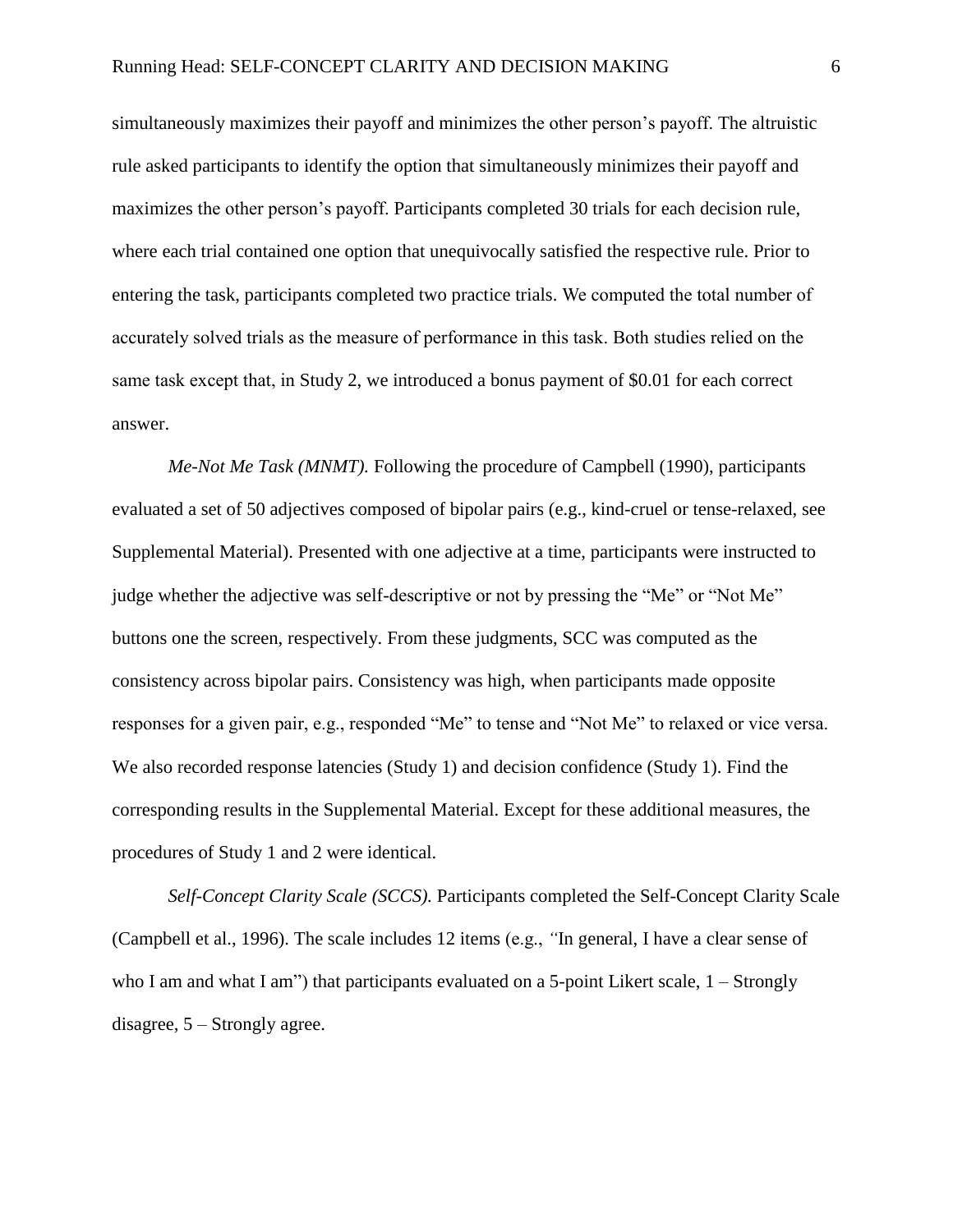*Personality Scale (Big5).* As a third measure of SCC, we asked participants to complete a 40 items Big Five personality questionnaire (the *Big Five Inventory*, BFI; John, Donahue, & Kentle, 1991) and recorded the overall completion time. Participants rated items on a 5-point Likert scale, 1 – Disagree strongly, 5 – Agree strongly. Following Boucher (2011), we expected shorter times to indicate higher SCC.

*Verbal Fluency Task (Fluency).* To control for processing speed related to retrieving contents from memory, Study 2 included a verbal fluency task. In this task, participants were asked to generate in 60 s either as many members of one of two categories (i.e., animals or vegetables & fruits) or words starting with one of two letters of the alphabet (i.e., "m" or "s"). Participants were instructed to avoid repetitions as well as names of people or places (see Shao, et al., 2014). The order of the four trials was counterbalanced. We computed the number of correct answers in each round. The total number of correct words was used as our measure of processing speed.

*Social Value Orientation (SVO).* To control for social preferences, Study 2 included the six primary questions of the SVO Slider Measure (Murphy et al., 2011). In this task, participants were paired with another anonymous, hypothetical person and were asked to make a series of resource allocation decisions between themselves and the other person. In each of the six trials, they were presented nine allocation options (e.g., you receive: 85, other receives: 76) and participants marked the allocation they preferred by clicking on the respective option. Following Murphy et al. (2011), we computed one composite SVO score per participant.

## **Results**

Figure 1 shows the first-order, Pearson correlations between all included measures separately for Study 1 and 2. Consistent with our predictions, both studies showed moderate to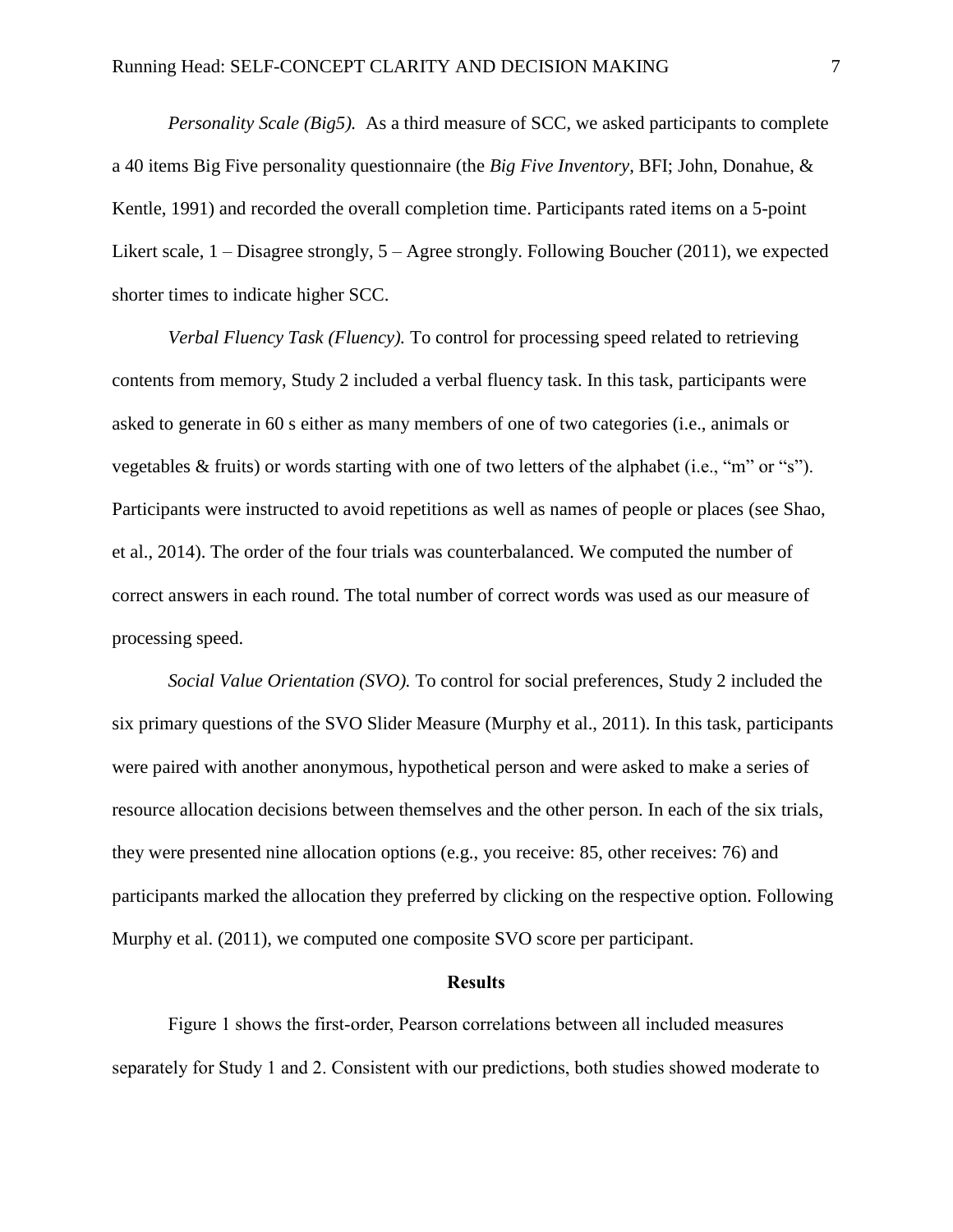large, positive correlations between the unincentivized (Study 1) and incentivized (Study 2) accuracy in the Me/Other game and both the SCC scale (Study 1:  $r = .21$ ,  $p < .001$ ; Study 2: *r*  $= .25, p < .001$ ) and the consistency in the Me-Not Me task (MNM; Study 1:  $r = .46, p < .001$ ; Study 2:  $r = .44$ ,  $p < .001$ ). Contrary to our prediction, but consistent with more recent analyses (DeMarree & Bobrowski, 2017), Study 1 showed a small positive correlation between accuracy and overall competition time of the Big5 questionnaire, implying that higher accuracy was associated with longer completion times. Moreover, Study 2 showed moderate, positive correlations of verbal fluency and with both the decision accuracy and consistency in the MNM task (Accuracy:  $r = .24$ ,  $p < .001$ ; MNM:  $r = .20$ ,  $p < .001$ ), but not the SCC scale ( $r = .10$ ,  $p$ )  $= .079$ ). No correlations involving the social value orientation reached significance.



*Figure 1.* Correlation results of Study 1 and 2. The panels show the Pearson-correlations and associated p-values for the pair-wise relationships between the performance in the Me/Other game (Accuracy), the self-concept clarity scale (SCCS), the consistency in the Me-Not Me task (MNM), the overall completion time for the Big Five questionnaire (Big5), the performance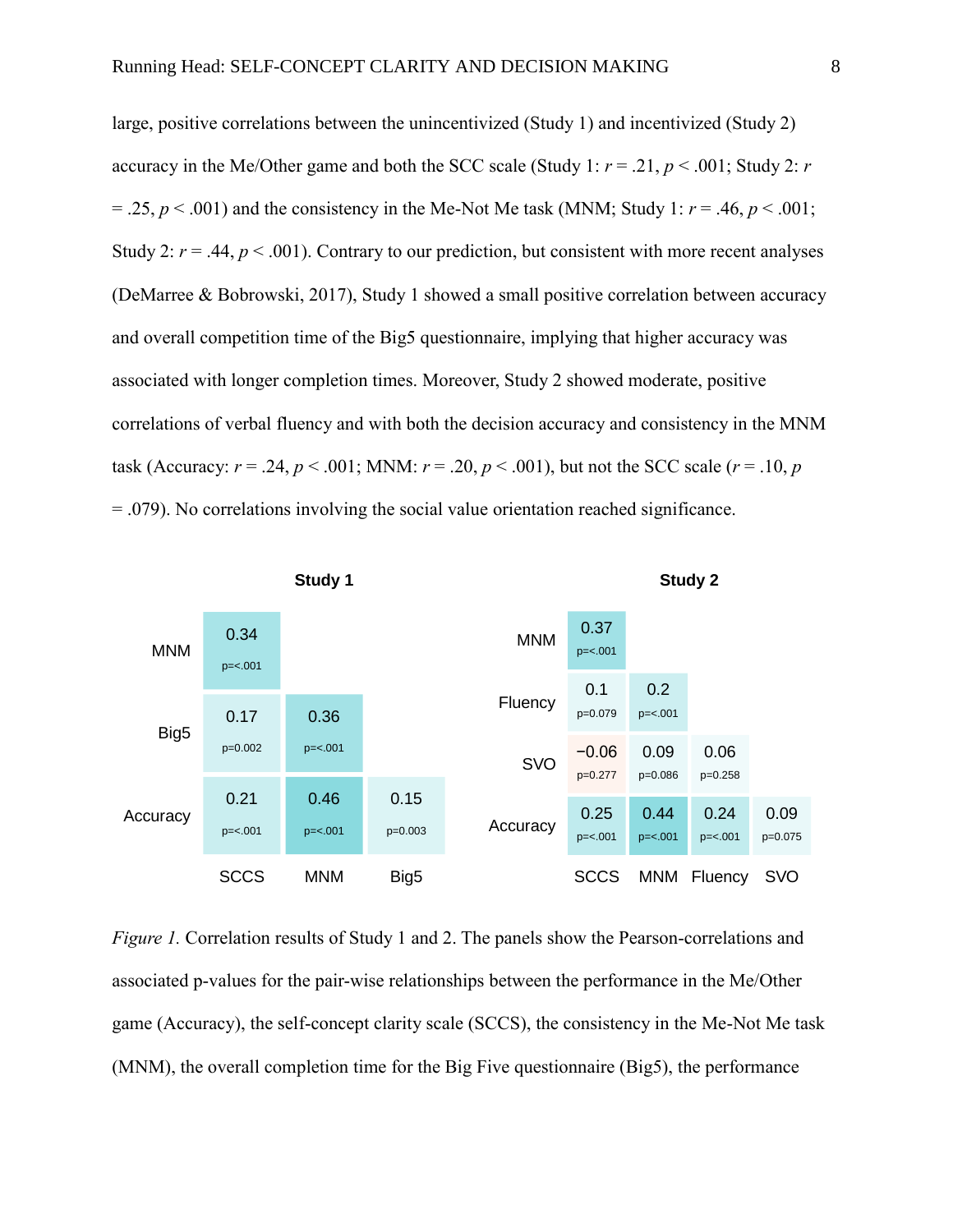across all four verbal fluency tasks (Fluency), and the social value orientation (SVO) separately for Study 1 (left panel) and Study 2 (right panel).

Crucially, regression analyses predicting decision accuracy by either SCC measure while controlling for processing speed (Fluency) and social preferences (SVO), still yielded significant, positive effects of both the SCC scale  $(t(347) = 4.63, p = 5.001)$  and the MNM task  $(t(347) =$ 8.28,  $p = 5.001$ ; see Supplemental Material) on decision accuracy. Furthermore, these results were not affected by analyzing decision accuracy separately for self-interested trials (SCCS:  $t(347) = 3.76$ ,  $p = 5.001$ ; MNM:  $t(347) = 6.87$ ,  $p = 5.001$ ) and altruistic trials (SCCS:  $t(347) =$ 4.79,  $p = 0.001$ ; MNM:  $t(347) = 8.31$ ,  $p = 0.001$ ). Consistent with our prediction, these results confirm that the relationship between decision accuracy and SCC is robust to the inclusion of processing speed and social preferences and present for both self-interested and altruistic decisions.

### **Discussion**

Across two studies, we demonstrated a positive relationship between a property of the symbolic self, known as self-concept clarity, and decision quality in a social context. This relationship was not driven by processing speed or social preferences and persisted for both selfinterested and altruistic decisions. These results suggest that self-concept clarity may have a direct effect on decision quality, possibly driven by fundamental memory processes. Evidence is mounting that the structure of memory representations influences cognitive performance in basic memory and language-related tasks, such as, for instance, the lexical decision task (e.g., De Deyne, Navarro, & Storms, 2013; see Wulff et al., 2019, for a review) and in preferential judgment and decision making tasks (see Bathia, 2017, for an overview; see also Stolier,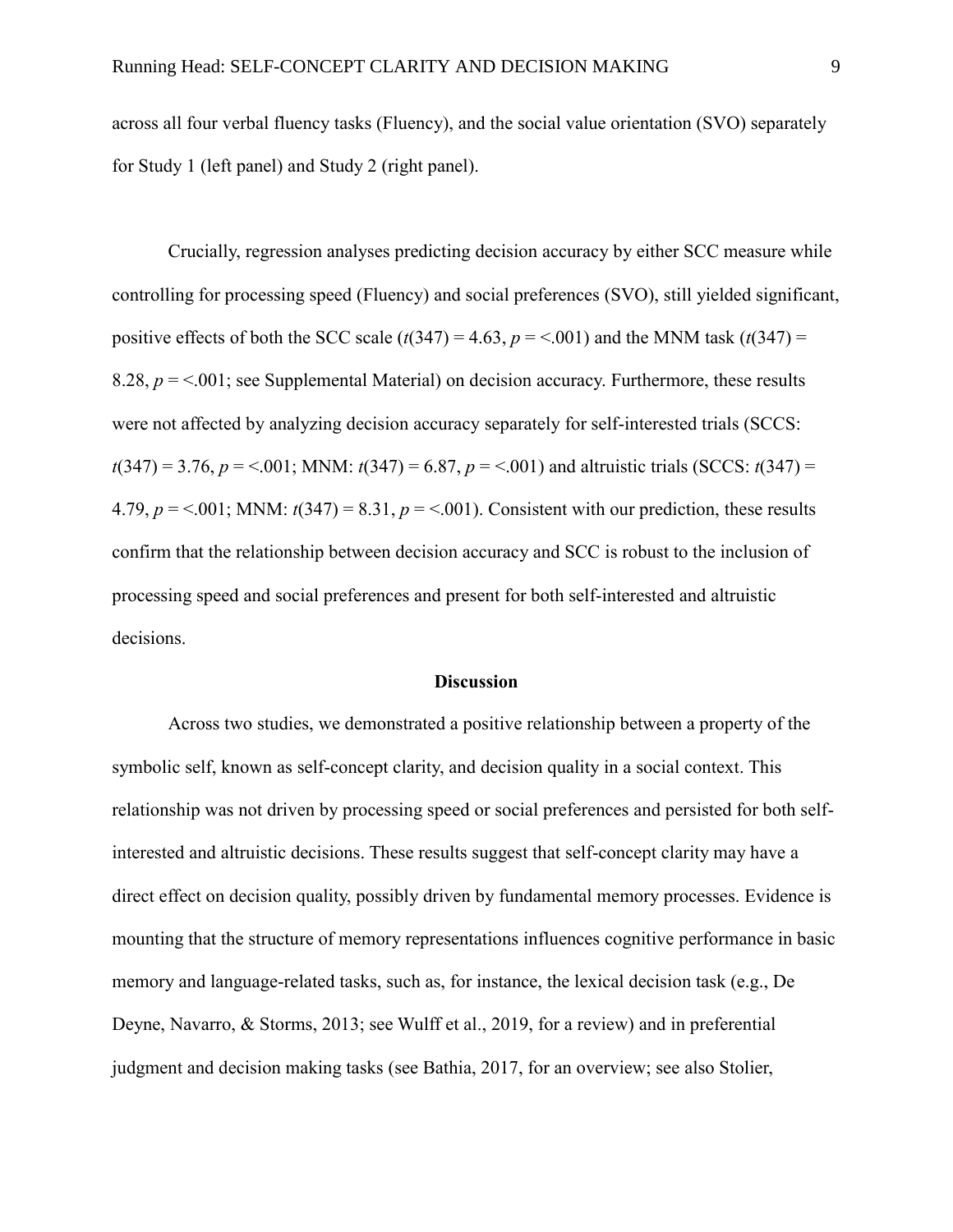Hehman, & Freeman, 2018). As making decisions about oneself and others requires accessing the underlying memory representation of oneself and others, we suspect that the differences in the organization of individuals' self-concept may via similar pathways affect individual's ability to make fast and accurate decisions. One interesting prediction from this perspective is that the role of self-concept clarity for decision making could be limited to decisions involving oneself relative to others. Nonetheless, we conclude that Socrates indeed gave useful advice to Alcibiades: Knowing oneself makes good governance.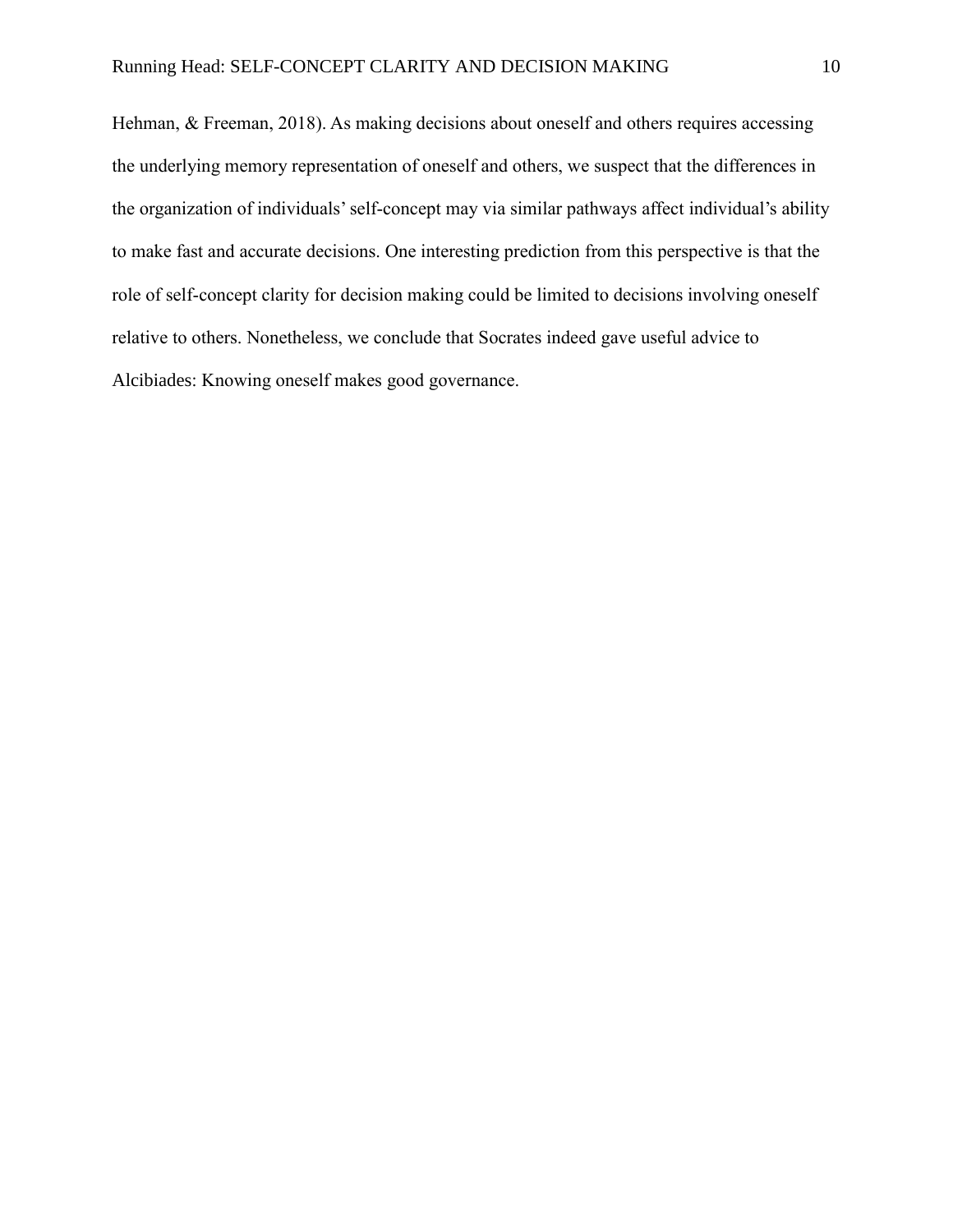## **References**

- Bhatia, S. (2017). Associative judgment and vector space semantics. *Psychological Review*, *124*(1), 1-20.
- Boucher, H. C. (2011). Self-knowledge defenses to self-threats. *Journal of Research in Personality*, *45*(2), 165-174.
- Campbell, J. D. (1990). Self-esteem and clarity of the self-concept*. Journal of Personality and Social Psychology, 59*(3), 538-549.
- Campbell, J. D., Trapnell, P. D., Heine, S. J., Katz, I. M., Lavallee, L. F., & Lehman, D. R. (1996). Self-concept clarity: Measurement, personality correlates, and cultural boundaries. *Journal of Personality and Social Psychology, 70*(1), 141-156.
- DeMarree, K. G., & Bobrowski, M. E. (2017). Structure and validity of self-concept clarity measures. In J. Lodi-Smith & K. G. DeMarree (Eds.), *Self-concept clarity: Perspectives on assessment, research, and applications* (pp. 1-17). Cham, Switzerland: Springer
- De Deyne, S., Navarro, D. J., & Storms, G. (2013). Better explanations of lexical and semantic cognition using networks derived from continued rather than single-word associations. *Behavior Research Methods*, *45*(2), 480-498.
- Focquaert, F., & Platek, S. (2007). Social cognition and evolution of self-awareness. In S. M. Platek, J. P. Keenan, & T. K. Shackelford (Eds.) *Evolutionary cognitive neuroscience* (pp. 457–497). Michigan: MIT.
- Guadagno, R. E., & Burger, J. M. (2007). Self‐concept clarity and responsiveness to false feedback*. Social Influence*, *2*(3), 159-177.